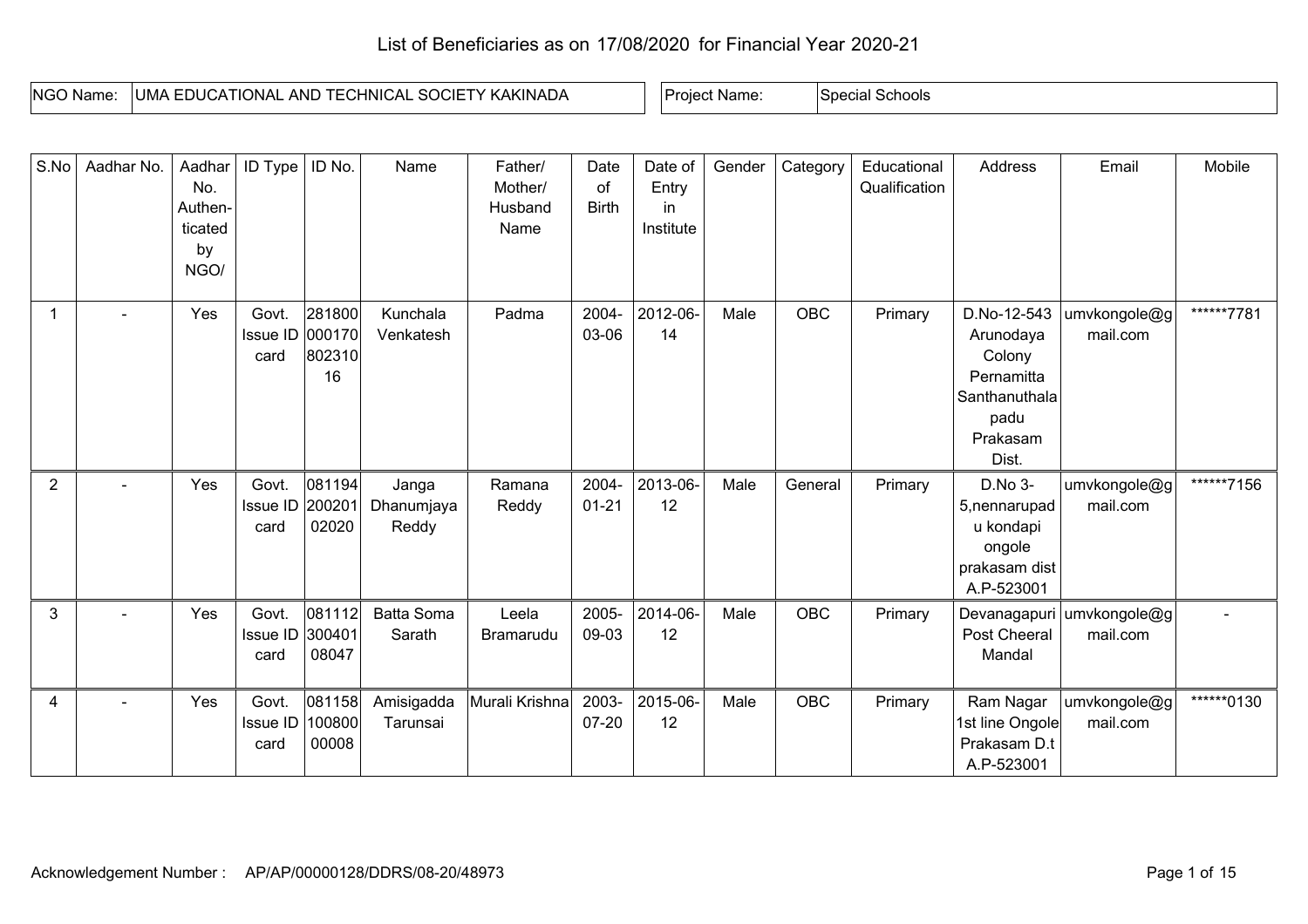| S.No           | Aadhar No. | Aadhar<br>No.<br>Authen-<br>ticated<br>by<br>NGO/ | ID Type                          | ID No.                           | Name                                      | Father/<br>Mother/<br>Husband<br>Name | Date<br>of<br><b>Birth</b> | Date of<br>Entry<br>in<br>Institute | Gender | Category   | Educational<br>Qualification | Address                                                                                 | Email                                  | Mobile     |
|----------------|------------|---------------------------------------------------|----------------------------------|----------------------------------|-------------------------------------------|---------------------------------------|----------------------------|-------------------------------------|--------|------------|------------------------------|-----------------------------------------------------------------------------------------|----------------------------------------|------------|
| 5              |            | Yes                                               | Govt.<br><b>Issue ID</b><br>card | 081158<br>100100<br>00078        | Cherukupalli<br>Pravin                    | Hanumanth<br>Rao                      | 2007-<br>$10 - 12$         | 2016-06-<br>14                      | Male   | <b>OBC</b> | Primary                      | Pragathi<br>colony ongole<br>(Rural)<br>prakasam Dist<br>AP-523001                      | D.No 37-1-223 umvkongole@g<br>mail.com | ******0889 |
| 6              |            | Yes                                               | Govt.<br><b>Issue ID</b><br>card | 14                               | 127920 Vipparla Jhany<br>Ebinaizer        | Anilkumar                             | 2008-<br>$02 - 10$         | 2014-06-<br>14                      | Male   | <b>OBC</b> | Primary                      | D.No. 7-784 1<br>Samtha<br>Nagar, 1st<br>Line, PTC,<br>Ongole                           | umvkongole@g<br>mail.com               |            |
| $\overline{7}$ |            | Yes                                               | Govt.<br>Issue ID<br>card        | 101200<br>00027                  | 081158 Nalagarla Siva<br>Sai Revanth      | Sudhakar                              | 2003-<br>$05 - 15$         | 2016-06-<br>16                      | Male   | <b>OBC</b> | Primary                      | D.No.1-4-538<br>Near 2 Town<br>Ananda Rao<br>Road Ongole<br>Prakasam Dist<br>A.P-523001 |                                        | ******5544 |
| 8              |            | Yes                                               | Govt.<br><b>Issue ID</b><br>card | 081162<br>801601<br>15061        | Lingamsetti<br>Akhil                      | L Ramesh                              | 2003-<br>$01 - 01$         | 2016-06-<br>17                      | Male   | General    | Primary                      | Prakasam D.t<br>A.P-523101                                                              | Inamanamellur umvkongole@g<br>mail.com | ******1739 |
| 9              |            | Yes                                               | Govt.<br>Issue ID<br>card        | 281800<br>000170<br>802710<br>33 | Vaddemani<br>Thirupalu                    | Venkata<br>Subbaiah                   | 2003-<br>06-10             | 2016-06-<br>20                      | Male   | General    | Primary                      | veerareddy<br>palem ongole<br>prakasam dist<br>A.P-523001                               |                                        | ******3802 |
| 10             |            | Yes                                               | Govt.<br>card                    | 081193<br>17056                  | M<br>Issue ID 002201 Bhuvaneswar<br>Reddy | M Malyadri                            | 2007-<br>$08-10$           | 2017-06-<br>20                      | Male   | General    | Primary                      | D.No. 5-7<br>Garlapeta<br>Marripudi<br>Prakasam<br>(D.t) A.P                            | umvkongole@g<br>mail.com               | ******1302 |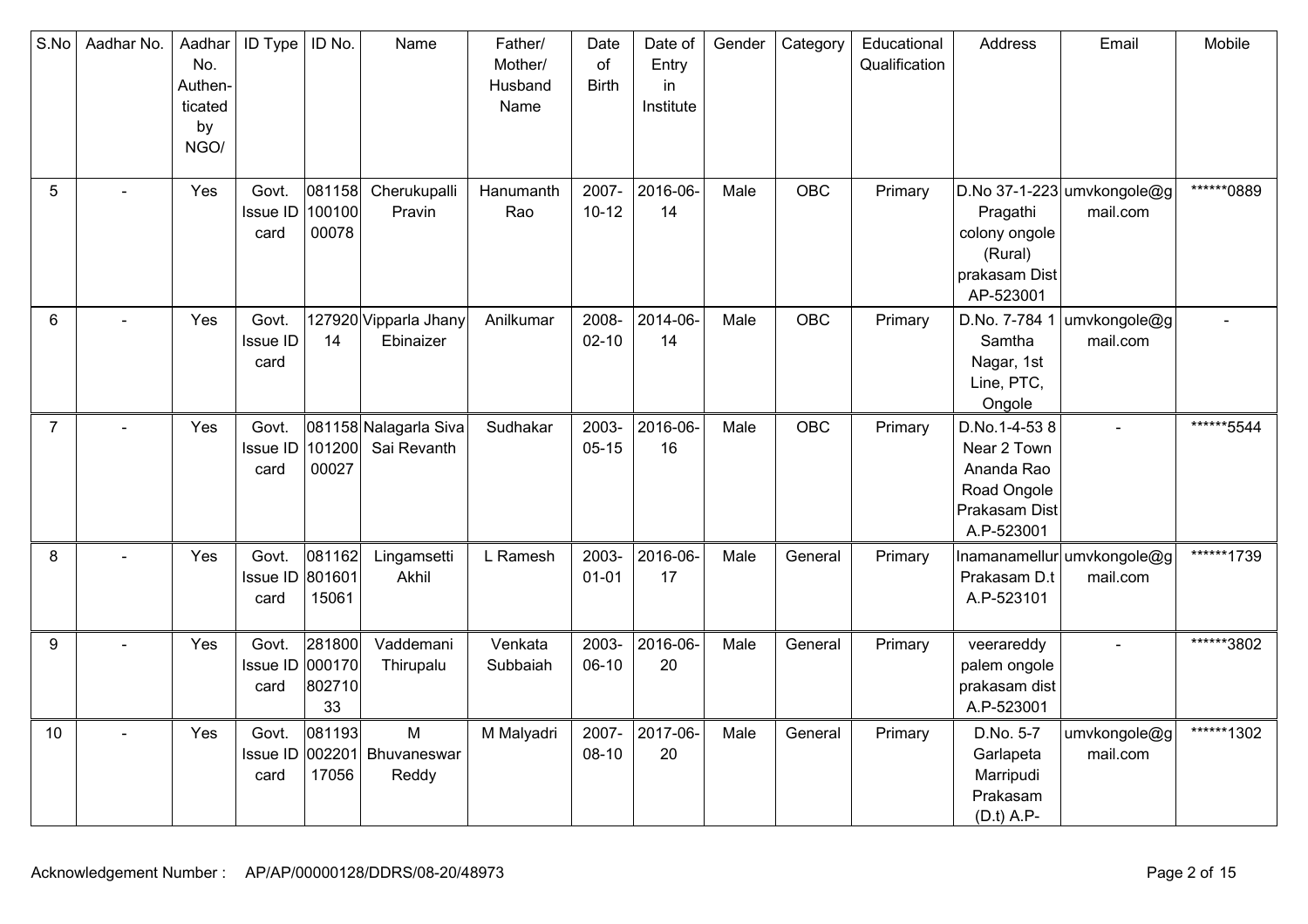| S.No | Aadhar No.     | Aadhar<br>No.<br>Authen-<br>ticated<br>by<br>NGO/ | ID Type                          | ID No.                    | Name                                                        | Father/<br>Mother/<br>Husband<br>Name | Date<br>of<br><b>Birth</b> | Date of<br>Entry<br>in<br>Institute | Gender | Category   | Educational<br>Qualification | Address                                                                               | Email                    | Mobile     |
|------|----------------|---------------------------------------------------|----------------------------------|---------------------------|-------------------------------------------------------------|---------------------------------------|----------------------------|-------------------------------------|--------|------------|------------------------------|---------------------------------------------------------------------------------------|--------------------------|------------|
| 11   |                | Yes                                               | Govt.<br>Issue ID<br>card        | 000170<br>801795<br>04    | 281800 Bonnamukkala<br>Mallikarjuna<br>Reddy                | Rami Reddy                            | 2007-<br>03-08             | 2017-06-<br>30                      | Male   | General    | Primary                      | D.No 2-75<br>Gollapalli<br>Podili Mandal<br>Prakasam D.t<br>A.P-523240                |                          | ******4263 |
| 12   | $\blacksquare$ | Yes                                               | Govt.<br>Issue ID<br>card        | 103400<br>00016           | 081158 Chalamacherl<br>a<br>Ramakrishna                     | Ch Naryana<br>Swamy                   | 2003-<br>$12 - 12$         | 2017-06-<br>30                      | Male   | OBC        | Primary                      | D.No-6-387/2<br>Sri Ram<br>Colony<br>Kurnool Road<br>Ongole<br>Prakasam<br>A.P-523002 |                          | ******0671 |
| 13   |                | No                                                | Govt.<br><b>Issue ID</b><br>card | 081158<br>100400<br>00051 | Lakke<br>Brahmaiah                                          | Venkateswarl<br>u                     | 2007-<br>04-03             | 2018-06-<br>16                      | Male   | OBC        | Primary                      | NTR Colony<br>4th line<br>Ongole<br>Prakasam<br>Dist.                                 | umvkongole@g<br>mail.com |            |
| 14   |                | Yes                                               | Govt.<br><b>Issue ID</b><br>card | Proces<br>s               | Jagannadham Venkateswaru<br>Jeswanth                        | lu                                    | 2007-<br>04-05             | 2018-06-<br>16                      | Male   | OBC        | Primary                      | Lingareddy<br>Colony<br>Pernamitta<br>Pakasam Dist.                                   | umvkongole@g<br>mail.com |            |
| 15   |                | Yes                                               | Govt.<br>Issue ID<br>card        | proces<br>s               | Konda Sai<br>Vivek Vardhan                                  | Srinivasarao                          | 2003-<br>08-16             | 2018-06-<br>20                      | Male   | <b>OBC</b> | Primary                      | D.No. 1-523<br>Gudiwada<br>Krishna Dist                                               | umvkongole@g<br>mail.com | ******9533 |
| 16   |                | Yes                                               | Govt.<br>card                    | 00041                     | 081158 Karamgetty<br>Issue ID   102800 Subramanyavi<br>swak | K Ramesh<br>kumar                     | 06-23                      | 2006- 2013-06-<br>12                | Male   | General    | Primary                      | D No 8-431<br>Mangamoor<br>donka near<br>brahma gari<br>malam garden<br>tower Ongole  | umvkongole@g<br>mail.com | ******5496 |

Acknowledgement Number : AP/AP/00000128/DDRS/08-20/48973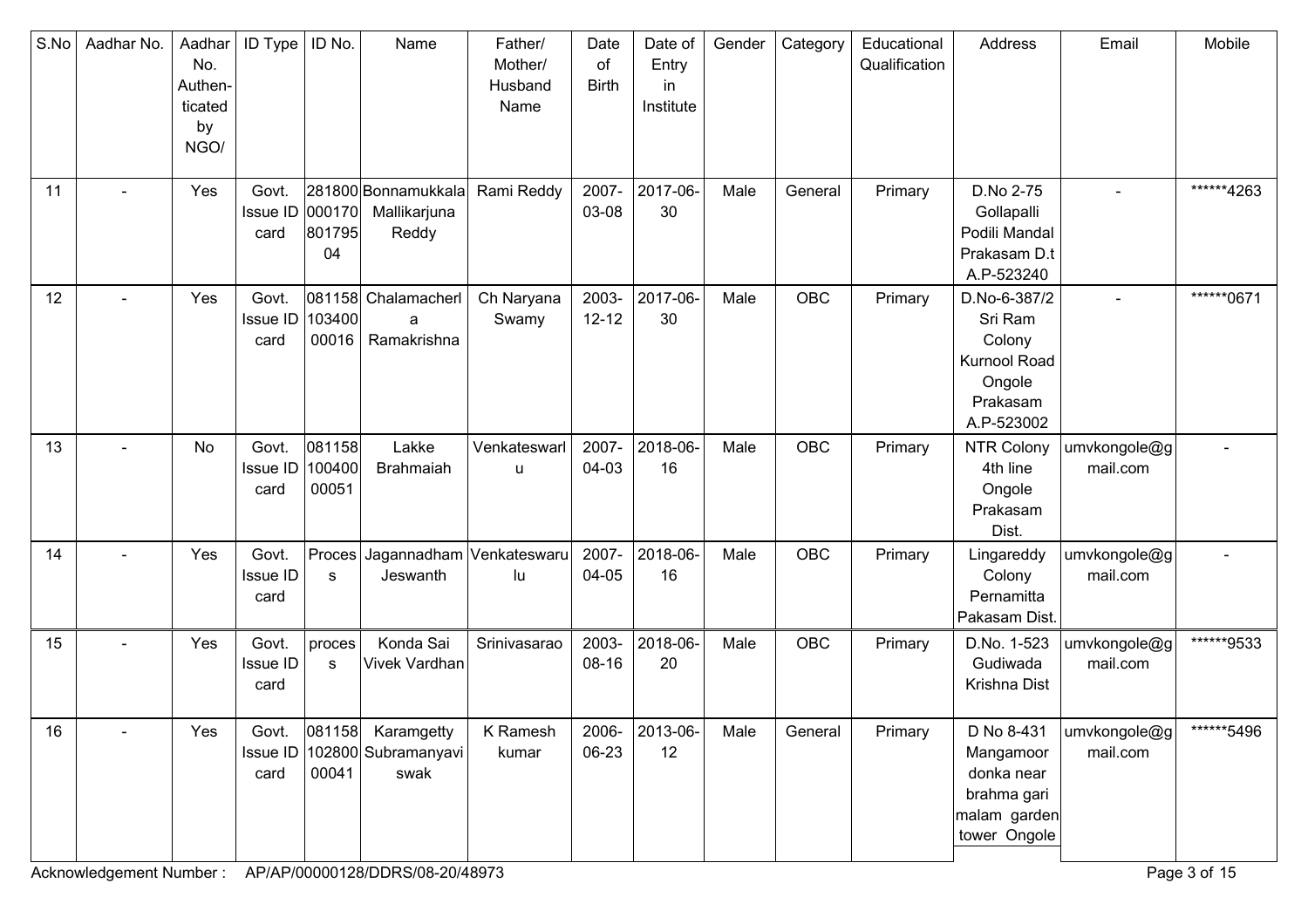| S.No | Aadhar No. | Aadhar<br>No.<br>Authen-<br>ticated<br>by<br>NGO/ | ID Type                          | ID No.                          | Name                                               | Father/<br>Mother/<br>Husband<br>Name | Date<br>of<br><b>Birth</b> | Date of<br>Entry<br>in<br>Institute | Gender | Category | Educational<br>Qualification | Address                                                                          | Email                                 | Mobile     |
|------|------------|---------------------------------------------------|----------------------------------|---------------------------------|----------------------------------------------------|---------------------------------------|----------------------------|-------------------------------------|--------|----------|------------------------------|----------------------------------------------------------------------------------|---------------------------------------|------------|
|      |            |                                                   |                                  |                                 |                                                    |                                       |                            |                                     |        |          |                              | A P-523002                                                                       |                                       |            |
| 17   |            | Yes                                               | Govt.<br><b>Issue ID</b><br>card | 081122<br>14020                 | Kondapaturi<br>100801 Nanda Kishore                | Ayyappa                               | 2004-<br>$02 - 17$         | 2018-06-<br>20                      | Male   | OBC      | Primary                      | Budawada<br>Parchuri<br>Prakasham<br>Dis                                         | umvkongole@g<br>mail.com              | ******9144 |
| 18   |            | Yes                                               | Govt.<br>Issue ID<br>card        | 281800<br>802961<br>68          | Inabattina<br>000170 Ramesh babu                   | I Brahmaiah                           | 2002-<br>$02 - 17$         | 2013-06-<br>12                      | Male   | General  | Primary                      | D No 4-1-47<br>Rajpangal<br>Road 12th<br>Cross Road<br>Ongole<br>Prakasam Dist   | umvkongole@g<br>mail.com              | ******5865 |
| 19   |            | Yes                                               | Govt.<br>Issue ID<br>card        | 101300<br>00037                 | 081158 Perla Venkata<br>Naga Sai<br>Lasya Sri      | Venkata Naga<br>Chakrapani            | 2006-<br>06-23             | 2014-06-<br>12                      | Male   | General  | Primary                      | D NO 33-1-7<br>Thiruvengalam<br>Palli vari<br>veedhi ongole<br>A P-523001        | umvkongole@g<br>mail.com              | ******7088 |
| 20   |            | Yes                                               | Govt.<br>Issue ID<br>card        | 040488<br>304600<br>00046       | Perla Sai<br>Srinivasa<br>Sachin<br>Srivardhan     | P Rama Rao                            | 2003-<br>$05-12$           | 2016-06-<br>16                      | Male   | General  | Primary                      | D.No 1-14-14<br>Arisadan Aprt.<br>Sriram Nagar<br>Kakinada<br>Urban<br>E.G.Dist. | umvkongole@g<br>mail.com              | ******7397 |
| 21   |            | No                                                | Govt.<br>Issue ID<br>card        | 091125<br>040090<br>111113<br>3 | Malevenka<br>Naga<br>Hemanth<br><b>Kumar Reddy</b> | Srinivasa<br>Reddy                    | 2010-<br>$11 - 06$         | 2018-06-<br>20                      | Male   | General  | Primary                      | ka Jeladanki<br>Nellur Dist.                                                     | Brahmanakara umvkongole@g<br>mail.com |            |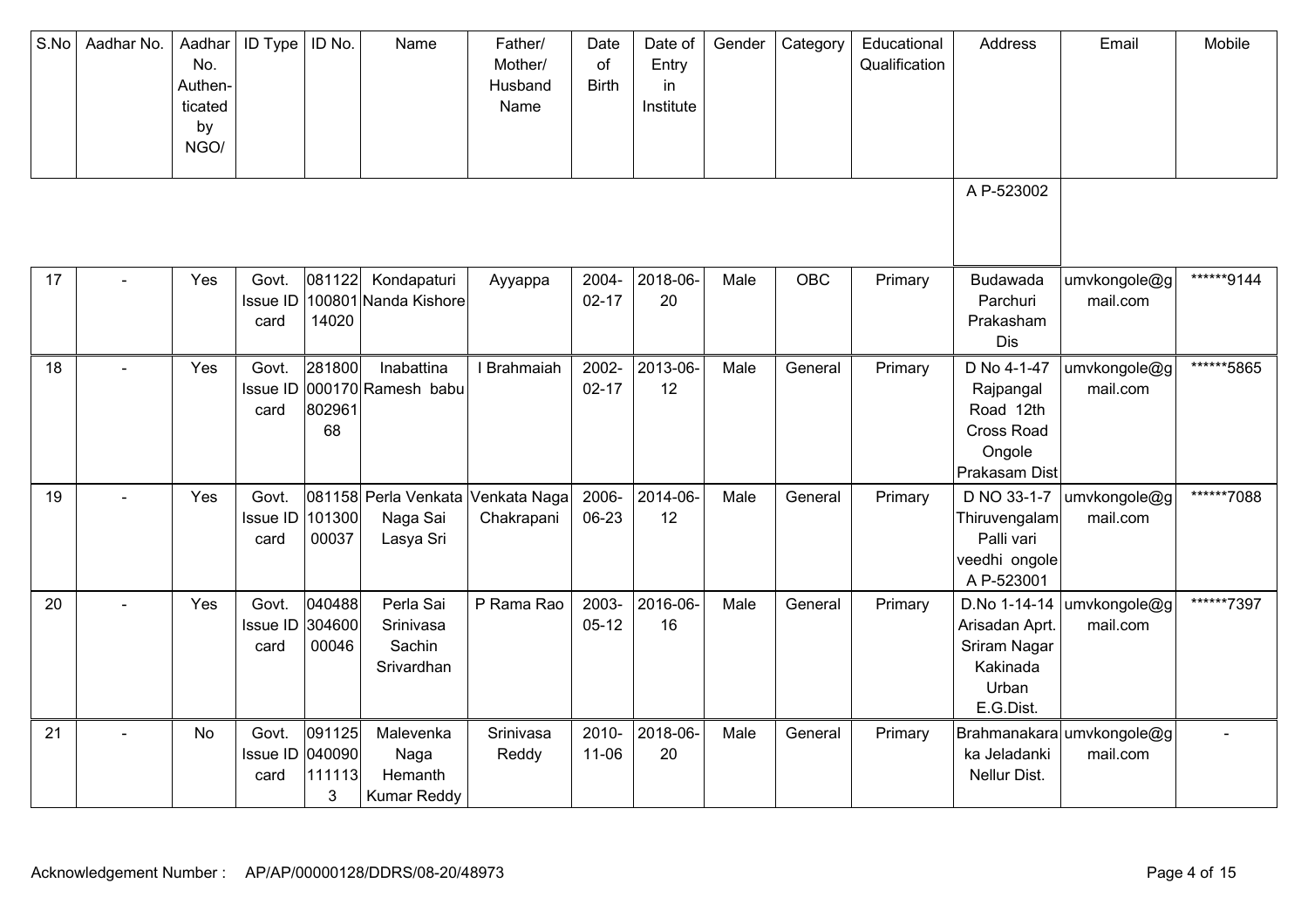| S.No | Aadhar No. | Aadhar<br>No.<br>Authen-<br>ticated<br>by<br>NGO/ | ID Type                          | ID No.                    | Name                           | Father/<br>Mother/<br>Husband<br>Name  | Date<br>of<br><b>Birth</b> | Date of<br>Entry<br>in<br>Institute | Gender | Category   | Educational<br>Qualification | Address                                                                                     | Email                    | Mobile     |
|------|------------|---------------------------------------------------|----------------------------------|---------------------------|--------------------------------|----------------------------------------|----------------------------|-------------------------------------|--------|------------|------------------------------|---------------------------------------------------------------------------------------------|--------------------------|------------|
| 22   |            | Yes                                               | Govt.<br>Issue ID<br>card        | 081158<br>101600<br>00038 | Sanala Bala<br>Sarayana Sri    | S Venkata<br>Nageswara<br>Rao          | $2011 -$<br>06-16          | 2016-06-<br>17                      | Female | <b>OBC</b> | Primary                      | D.No-35-3-<br>69/33/85<br>Sanjay Gandhi<br>colony<br>ongoleprakasa<br>m dist A.P-<br>523303 | umvkongole@g<br>mail.com | ******1372 |
| 23   |            | <b>No</b>                                         | Govt.<br>Issue ID<br>card        | Certific<br>ate           | Manual Duddela Babu            | D<br>Narasimharao                      | 2006-<br>$05 - 12$         | 2018-06-<br>30                      | Male   | General    | Primary                      | D.No.5-202<br>K.BitraguntaZa<br>rugumalliPraka<br>shamDist                                  | umvkongole@g<br>mail.com |            |
| 24   |            | Yes                                               | Govt.<br>Issue ID<br>card        | 081158<br>103200<br>00085 | Rachuri<br>Venkata<br>Trisanth | $\mathsf{R}$<br>Hanumanthra<br>$\circ$ | 2007-<br>$04 - 10$         | 2017-06-<br>20                      | Male   | General    | Primary                      | D.No 7-865<br>143/1 M.M<br>Road 4th line<br>prakasam D.t<br>A.P-523001                      | umvkongole@g<br>mail.com | ******8364 |
| 25   |            | Yes                                               | Govt.<br>Issue ID<br>card        | 081220<br>601303<br>15038 | Palavadi<br>Ranganadh          | Srinivasulu                            | 2003-<br>09-03             | 2018-06-<br>30                      | Male   | <b>OBC</b> | Primary                      | D.No 6-139<br>Puchakayala<br>Palli Parvedu<br>Vemulakota<br>Prakasam Dis                    | umvkongole@g<br>mail.com |            |
| 26   |            | Yes                                               | Govt.<br><b>Issue ID</b><br>card | 081154<br>700301<br>07135 | Chejarla<br>Srinath            | Ch Koteswara<br>rao                    | 2012-<br>05-31             | 2017-06-<br>30                      | Male   | OBC        | Primary                      | Alluru<br>Kothapatnam<br>Ongole<br>Prakasam Dist<br>A.P-523182                              | umvkongole@g<br>mail.com | ******7927 |
| 27   |            | No                                                | Govt.<br><b>Issue ID</b><br>card | Manual<br>Certific<br>ate | K Sudhakar                     | Prakash                                | 2008-<br>$12 - 16$         | 2018-07-<br>05                      | Male   | <b>OBC</b> | Primary                      | Andhrakesari<br>Raod, Ongole<br>Prakasam Dist                                               | umvkongole@g<br>mail.com |            |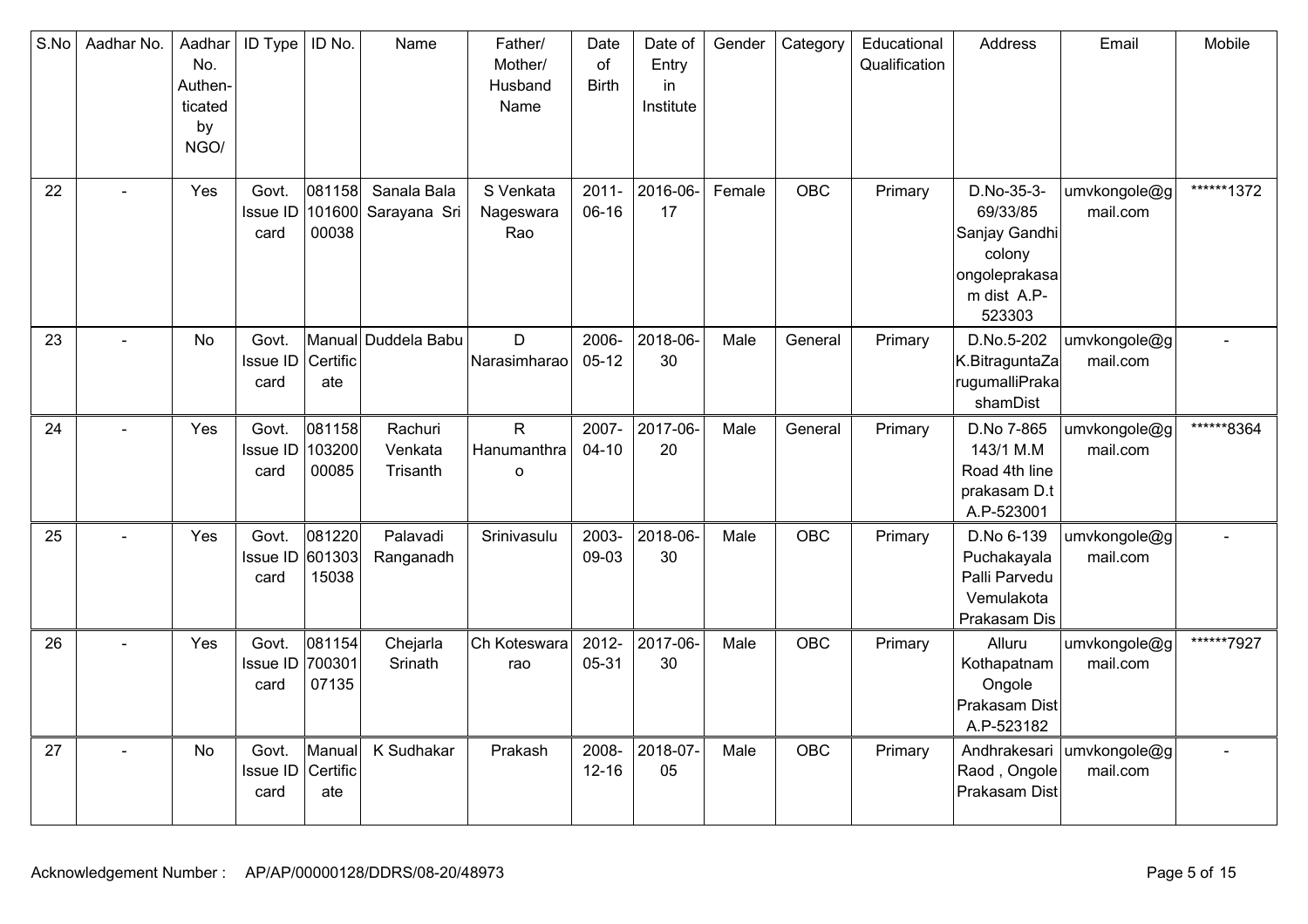| S.No | Aadhar No. | Aadhar<br>No.<br>Authen-<br>ticated<br>by<br>NGO/ | ID Type                          | ID No.                    | Name                                   | Father/<br>Mother/<br>Husband<br>Name | Date<br>of<br><b>Birth</b> | Date of<br>Entry<br>in<br>Institute | Gender | Category   | Educational<br>Qualification | Address                                                                           | Email                    | Mobile     |
|------|------------|---------------------------------------------------|----------------------------------|---------------------------|----------------------------------------|---------------------------------------|----------------------------|-------------------------------------|--------|------------|------------------------------|-----------------------------------------------------------------------------------|--------------------------|------------|
| 28   |            | No                                                | Govt.<br><b>Issue ID</b><br>card | Certific<br>ate           | Manual RamachariJee<br>va              | Sunil Kumar                           | $2001 -$<br>$11-22$        | 2018-07-<br>05                      | Male   | General    | Primary                      | D.No 7-142<br>Venkateswara<br>Nagar<br>Cheemakurthi<br>Prakasam Dis               | umvkongole@g<br>mail.com |            |
| 29   | $\sim$     | Yes                                               | Govt.<br><b>Issue ID</b><br>card | 081158<br>00001           | Motadika<br>103500 Bhagyalakshm        | M Ankaiah                             | 2006-<br>$01 - 01$         | 2017-06-<br>30                      | Female | OBC        | Primary                      | Marthi Nagar<br>Kurnool Road<br>Ongole<br>Prakasam<br>A.P-523001                  | umvkongole@g<br>mail.com | ******5919 |
| 30   |            | <b>No</b>                                         | Govt.<br><b>Issue ID</b><br>card | Certific<br>ate           | Manual SakkamuriBab Krishna Babu<br>u. |                                       | 2006-<br>07-03             | 2018-07-<br>05                      | Male   | <b>OBC</b> | Primary                      | Ward No.30<br>Ongole<br>Prakasam<br>Dist.                                         | umvkongole@g<br>mail.com |            |
| 31   |            | No                                                | Govt.<br><b>Issue ID</b><br>card | 081158<br>103200<br>00094 | Kallaguntla<br>Ananda Sai              | Venkatarao                            | 2007-<br>$06-10$           | 2018-07-<br>05                      | Male   | <b>OBC</b> | Primary                      | D.No 6-102<br>Ward No.32<br>Venkateswararl<br>a Colony<br>Ongole<br>Prakasam Dist | umvkongole@g<br>mail.com |            |
| 32   | ٠          | Yes                                               | Govt.<br>Issue ID 011011<br>card | 811428<br>0060            | Vallepu Ajay<br>Kumar                  | Ankama Rao                            | 2009-<br>$01 - 01$         | 2019-06-<br>16                      | Male   | General    | Primary                      | D.No 4-70<br>Dhoddavaram<br>Maddipadu<br>Prakasam Dist                            | umvkongole@g<br>mail.com |            |
| 33   |            | No                                                | Govt.<br>Issue ID<br>card        | 081142<br>801101<br>10101 | Kunchala<br>Vatsavya                   | Ankama Rao                            | 2007-<br>$05 - 15$         | 2019-06-<br>16                      | Male   | OBC        | Primary                      | Dhoddavaram<br>Maddipadu<br>Prakasam<br>Dist.                                     | umvkongole@g<br>mail.com | ******9182 |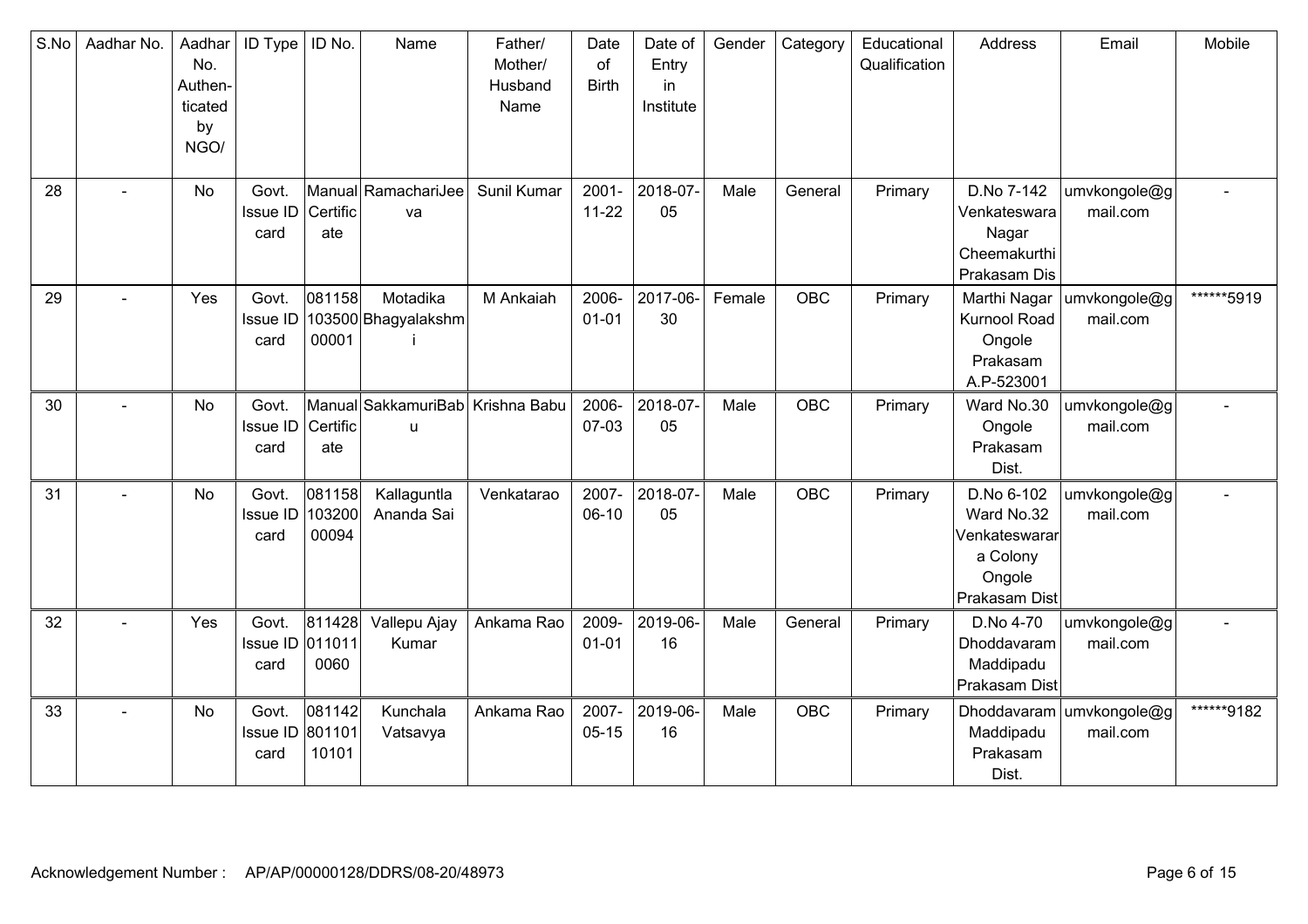| S.No | Aadhar No. | Aadhar<br>No.<br>Authen-<br>ticated<br>by<br>NGO/ | <b>ID Type</b>                   | ID No.                    | Name                                     | Father/<br>Mother/<br>Husband<br>Name | Date<br>of<br><b>Birth</b> | Date of<br>Entry<br>in<br>Institute | Gender | Category   | Educational<br>Qualification | Address                                                            | Email                    | Mobile     |
|------|------------|---------------------------------------------------|----------------------------------|---------------------------|------------------------------------------|---------------------------------------|----------------------------|-------------------------------------|--------|------------|------------------------------|--------------------------------------------------------------------|--------------------------|------------|
| 34   |            | Yes                                               | Govt.<br><b>Issue ID</b><br>card | 100100<br>00112           | 081158 Kokkalagadda<br>Krishna<br>Prasad | Ajay Naga<br>babu                     | 2010-<br>04-07             | 2019-06-<br>18                      | Male   | <b>OBC</b> | Primary                      | D.No 543/T<br>1st Ward<br>Ongole<br>Prakasam Dist                  | umvkongole@g<br>mail.com | ******1239 |
| 35   |            | Yes                                               | Govt.<br><b>Issue ID</b><br>card |                           | manual K Gurulakshmi                     | K Guravaiah                           | 2006-<br>$11 - 14$         | 2017-07-<br>01                      | Female | <b>OBC</b> | Primary                      | Sri Rama<br>colony ongole<br>Prakasam Dt<br>A.P-523001             | umvkongole@g<br>mail.com | ******7589 |
| 36   |            | Yes                                               | Govt.<br>Issue ID<br>card        | 901001<br>10035           | 081162 Shaik Shabbir<br>Bhasha           | Syadha                                | 2007-<br>$10 - 29$         | 2019-06-<br>18                      | Male   | General    | Primary                      | Nippatlapadu<br>Cheemakurthi<br>Prakasam Dist                      | umvkongole@g<br>mail.com | ******7663 |
| 37   |            | Yes                                               | Govt.<br>Issue ID<br>card        | 081158<br>103400<br>00037 | Nagineni<br>Venkata<br>Mahidhar          | Suresh Babu                           | 2012-<br>$12 - 05$         | 2019-06-<br>20                      | Male   | General    | Primary                      | D.No7-324-1<br>Sambha Siva<br>Nagar, Ongole<br>Prakasam<br>Dist.   | umvkongole@g<br>mail.com | ******4116 |
| 38   |            | Yes                                               | Govt.<br>Issue ID<br>card        | 103300<br>00018           | 081158 Pulugu Charan<br>Teja             | Sandyarani                            | 2006-<br>$01 - 01$         | 2019-06-<br>22                      | Male   | <b>OBC</b> | Primary                      | D.No7-849-6<br>Z.P.Colony<br>Ongole<br>Prakasam Dist               | umvkongole@g<br>mail.com |            |
| 39   |            | Yes                                               | Govt.<br>Issue ID 601101<br>card | 081141<br>26512           | <b>Taneer Ashok</b>                      | Krishna                               | 2007-<br>$10 - 08$         | 2019-06-<br>20                      | Male   | <b>OBC</b> | Primary                      | N.T.R.Colony<br>Addanki<br>Prakasam<br>Dist.                       | umvkongole@g<br>mail.com |            |
| 40   |            | Yes                                               | Govt.<br>Issue ID<br>card        | Proces<br>s               | Talluri Chinna<br>Babu                   | Yesu                                  | 2002-<br>06-01             | 2018-06-<br>04                      | Male   | <b>OBC</b> | Primary                      | D.No 4-93<br>Jaggarajupale<br>m Marripudi<br>Md. Prakasam<br>Dist. | umvkongole@g<br>mail.com |            |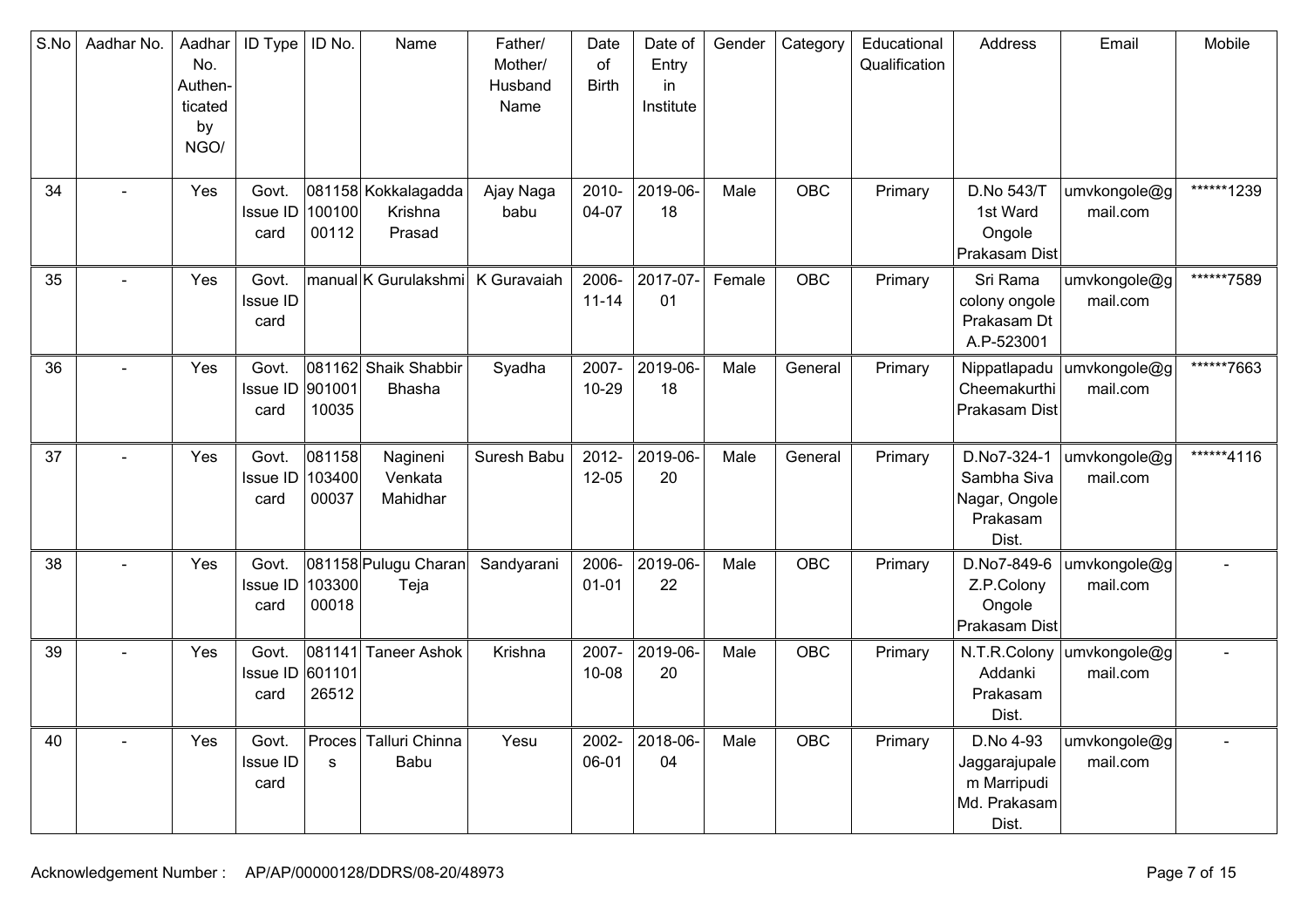| S.No | Aadhar No. | Aadhar<br>No.<br>Authen-<br>ticated<br>by<br>NGO/ | <b>ID Type</b>                      | ID No.          | Name                           | Father/<br>Mother/<br>Husband<br>Name | Date<br>of<br><b>Birth</b> | Date of<br>Entry<br>in<br>Institute | Gender | Category   | Educational<br>Qualification | Address                                                                       | Email                                  | Mobile     |
|------|------------|---------------------------------------------------|-------------------------------------|-----------------|--------------------------------|---------------------------------------|----------------------------|-------------------------------------|--------|------------|------------------------------|-------------------------------------------------------------------------------|----------------------------------------|------------|
| 41   |            | Yes                                               | Govt.<br>Issue ID 009010<br>card    | 8070            | 811930 Kodipilla Udya<br>Kiran | K<br>Yedukondalu                      | 2010-<br>$01 - 01$         | 2020-06-<br>10                      | Male   | <b>OBC</b> | Primary                      | Village,<br>Marrripudi<br>Mandal<br>Prakasam<br><b>District</b>               | 2-21, Chintha umvkongole@g<br>mail.com |            |
| 42   |            | Yes                                               | Govt.<br>Issue ID 000501<br>card    | 081193<br>03131 | Lakshmisetty<br>Harini         | Venkata<br>Narasimham                 | 2004-<br>06-09             | 2018-06-<br>20                      | Female | OBC        | Primary                      | Marripudi Vil<br>Marripudi Md.<br>Prakasham<br>Dist                           | umvkongole@g<br>mail.com               |            |
| 43   |            | No                                                | Govt.<br>Issue ID Certifict<br>card | Manual<br>ae    | Godasu<br>Sudeer               | Thirupataiah                          | 2004-<br>04-08             | 2018-07-<br>05                      | Male   | General    | Primary                      | Vadipalem<br>C.S.Puram<br>Prakasham<br>Dist.                                  | umvkongole@g<br>mail.com               |            |
| 44   |            | No                                                | Govt.<br>Issue ID Certifict<br>card | Manual<br>ae    | Godasu<br>Sudeer               | Thirupataiah                          | 2004-<br>04-08             | 2018-07-<br>05                      | Male   | General    | Primary                      | Vadipalem<br>C.S.Puram<br>Prakasham<br>Dist.                                  | umvkongole@g<br>mail.com               |            |
| 45   |            | Yes                                               | Govt.<br><b>Issue ID</b><br>card    | Certific<br>ate | Manual Gopisetti Gopi          | G Anjaiah                             | 2006-<br>$11 - 21$         | 2020-06-<br>18                      | Male   | OBC        | Primary                      | D.No 7-81<br>Gangavaram,<br>Kurichedu<br>Mandal<br>Praksam<br><b>District</b> | umvkongole@g<br>mail.com               | ******1813 |
| 46   | $\sim$     | Yes                                               | Govt.<br>Issue ID 801101<br>card    | 081142<br>10040 | Punnuri<br>Elizibeth Rani      | Ramaswamy                             | 2002-<br>03-08             | 2019-06-<br>16                      | Female | SC         | Primary                      | D.No5-<br>69Dhoddavara<br>mPrakasam<br><b>Dist</b>                            | umvkongole@g<br>mail.com               |            |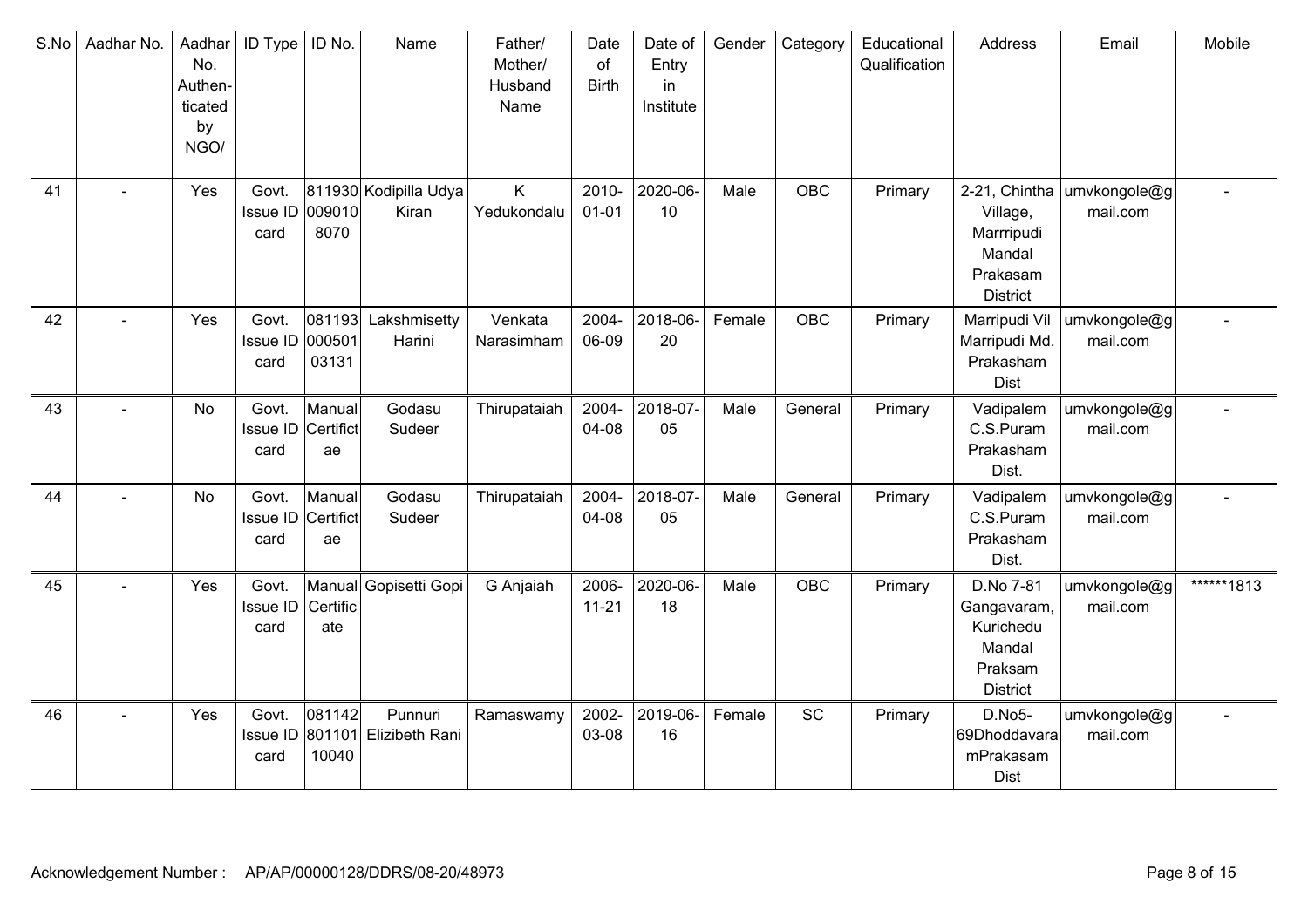| S.No | Aadhar No. | Aadhar<br>No.<br>Authen-<br>ticated<br>by<br>NGO/ | <b>ID Type</b>                   | ID No.                    | Name                      | Father/<br>Mother/<br>Husband<br>Name          | Date<br>of<br><b>Birth</b> | Date of<br>Entry<br>in<br>Institute | Gender | Category   | Educational<br>Qualification | Address                                                               | Email                                   | Mobile     |
|------|------------|---------------------------------------------------|----------------------------------|---------------------------|---------------------------|------------------------------------------------|----------------------------|-------------------------------------|--------|------------|------------------------------|-----------------------------------------------------------------------|-----------------------------------------|------------|
| 47   |            | Yes                                               | Govt.<br>Issue ID<br>card        | 100100<br>00100           | 081158 Atluri Naveen      | $\boldsymbol{\mathsf{A}}$<br>Venkateswarl<br>u | 2009-<br>$01 - 11$         | 2020-06-<br>15                      | Male   | OBC        | Primary                      | DNo 1-533<br>Kesava Raju<br>Gunta 5th Line<br>Ongole<br>Prakasam      | umvkongole@g<br>mail.com                | ******3988 |
| 48   |            | Yes                                               | Govt.<br><b>Issue ID</b><br>card | 081164<br>300601<br>06237 | Pitta Eswari<br>Sai       | P Subbarao                                     | 2003-<br>$04 - 25$         | 2020-06-<br>18                      | Male   | <b>OBC</b> | Primary                      | D.No 1-386,<br>Shanthi Nagar<br>Pernametta<br>Ongole<br>Prakasam      | umvkongole@g<br>mail.com                | ******5968 |
| 49   |            | No                                                | Govt.<br>Issue ID<br>card        | Manual<br>Certifict<br>ae | Jonnalagadda<br>Joice     | Samyelu                                        | 2009-<br>$11 - 10$         | 2018-07-<br>06                      | Female | SC         | Primary                      | Sbandalmudi<br>Cheemakurthi<br>Prakasam<br>Dist.                      | umvkongole@g<br>mail.com                |            |
| 50   |            | Yes                                               | Govt.<br><b>Issue ID</b><br>card | 081158<br>100500<br>00087 | Vericharla<br>bhavani sai | V Kishore                                      | 2007-<br>07-31             | 2017-06-<br>30                      | Male   | SC         | Primary                      | colony<br>prakasam dist<br>A.P-523001                                 | Bhagath single umvkongole@g<br>mail.com | ******7950 |
| 51   |            | Yes                                               | Govt.<br>Issue ID 000200<br>card | 281800<br>812860<br>68    | Shiak Imran               | Babji                                          | 2003-<br>$12 - 24$         | 2020-06-<br>18                      | Male   | <b>OBC</b> | Primary                      | Gopal nagar<br>5th Line<br>Ongole<br>Prakasam                         | D.No 2-29-638 umvkongole@g<br>mail.com  | ******7306 |
| 52   | $\sim$     | Yes                                               | Govt.<br><b>Issue ID</b><br>card | 081158<br>103300<br>00013 | Gonuguta<br>Santhosh      | G Rambabu                                      | 2007-<br>$12 - 24$         | 2016-06-<br>14                      | Male   | <b>SC</b>  | Primary                      | Vaddevani<br>kunta Near<br>tank ongole<br>prakasam dist<br>A.P-523001 | umvkongole@g<br>mail.com                | ******3988 |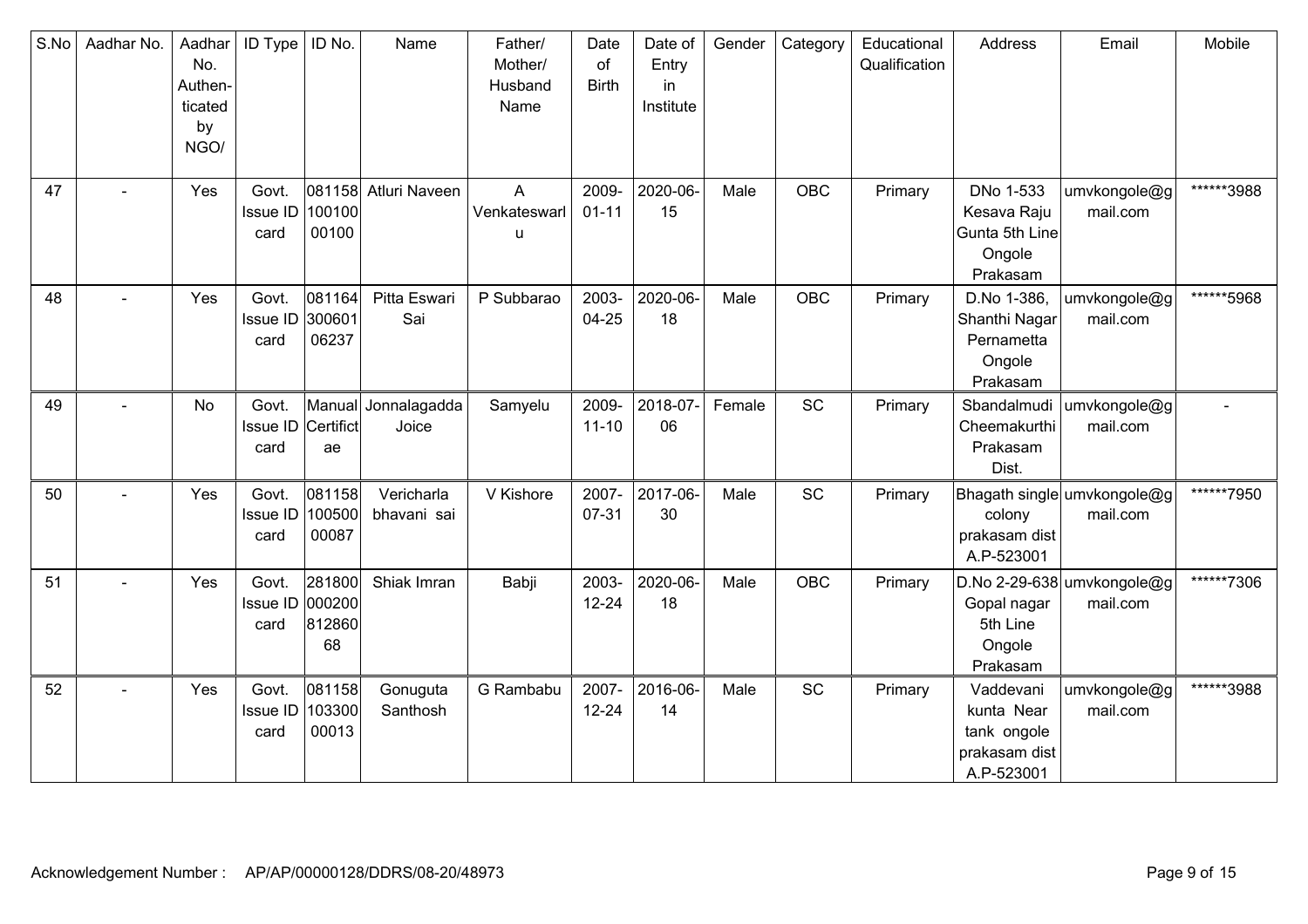| S.No | Aadhar No. | Aadhar<br>No.<br>Authen-<br>ticated<br>by<br>NGO/ | <b>ID Type</b>                     | ID No.                    | Name                             | Father/<br>Mother/<br>Husband<br>Name | Date<br>of<br><b>Birth</b> | Date of<br>Entry<br>in<br>Institute | Gender | Category   | Educational<br>Qualification | Address                                                                         | Email                                  | Mobile     |
|------|------------|---------------------------------------------------|------------------------------------|---------------------------|----------------------------------|---------------------------------------|----------------------------|-------------------------------------|--------|------------|------------------------------|---------------------------------------------------------------------------------|----------------------------------------|------------|
| 53   |            | Yes                                               | Govt.<br>Issue ID<br>card          | 081158<br>102600<br>00045 | Nunna<br>Vigneswara              | <b>Bhaskar</b>                        | 2009-<br>$12 - 14$         | 2020-06-<br>18                      | Male   | General    | Primary                      | <b>DNO 5 129</b><br>Raj Pongal<br>Ongole                                        | umvkongole@g<br>mail.com               | ******5443 |
| 54   |            | Yes                                               | Govt.<br>Issue ID 000200<br>card   | 281800<br>812856<br>90    | karna<br>akhileswari             | k<br>satayanaraya<br>na               | 2008-<br>$12 - 23$         | 2020-06-<br>15                      | Female | General    | Primary                      | D. No 5-1/4-6-<br>2, Raj Pongal<br>Road, Ongole,<br>Prakasam<br><b>District</b> | umvkongole@g<br>mail.com               | ******2761 |
| 55   |            | Yes                                               | Govt.<br>Issue ID<br>card          | 081158<br>00175           | Polasani<br>103600 Krishna Reddy | Venkateswaru<br>lu                    | 2004-<br>$11 - 16$         | 2020-06-<br>18                      | Male   | General    | Primary                      | Nehuru colony<br>Ongole                                                         | DNO 29-51-10 umvkongole@g<br>mail.com  | ******1729 |
| 56   |            | Yes                                               | Govt.<br>Issue ID 700701<br>card   | 10027                     | 081131 Kondru Rajesh             | Gabreyelu                             | 2003-<br>04-03             | 2013-06-<br>12                      | Male   | <b>SC</b>  | Primary                      | Sankaralingam<br>Gudipadu                                                       | Sujatha Nagar umvkongole@g<br>mail.com | ******2059 |
| 57   |            | Yes                                               | Govt.<br>Issue ID<br>card          | 101900<br>00075           | 081158 sheik karshima            | Sk Subhani                            | 2007-<br>$02 - 28$         | 2020-06-<br>13                      | Male   | <b>OBC</b> | Primary                      | D. No 5-1/4-6-<br>2, Raj Pongal<br>Road, Ongole,<br>Prakasam<br><b>District</b> | umvkongole@g<br>mail.com               | ******8650 |
| 58   |            | No                                                | Govt.<br>Issue ID<br>card          | 081142<br>700601<br>09098 | Kolakaluri<br>Chintu             | <b>Bulleiah</b>                       | 2007-<br>$03 - 14$         | 2015-06-<br>23                      | Male   | SC         | Primary                      | Ravinuthala<br>Padu<br>Prakasam D.t                                             | umvkongole@g<br>mail.com               | ******8003 |
| 59   |            | Yes                                               | Govt.<br>Issue ID   100200<br>card | 081158<br> 000042         | aviseneni<br>gayatri             | a srunivas rao                        | 2010-<br>07-28             | 2020-06-<br>22                      | Female | General    | Primary                      | D.No 10-137,<br>Indian Colony<br>Near FCI,<br>Ongole,<br>Prakasam               | umvkongole@g<br>mail.com               | ******1303 |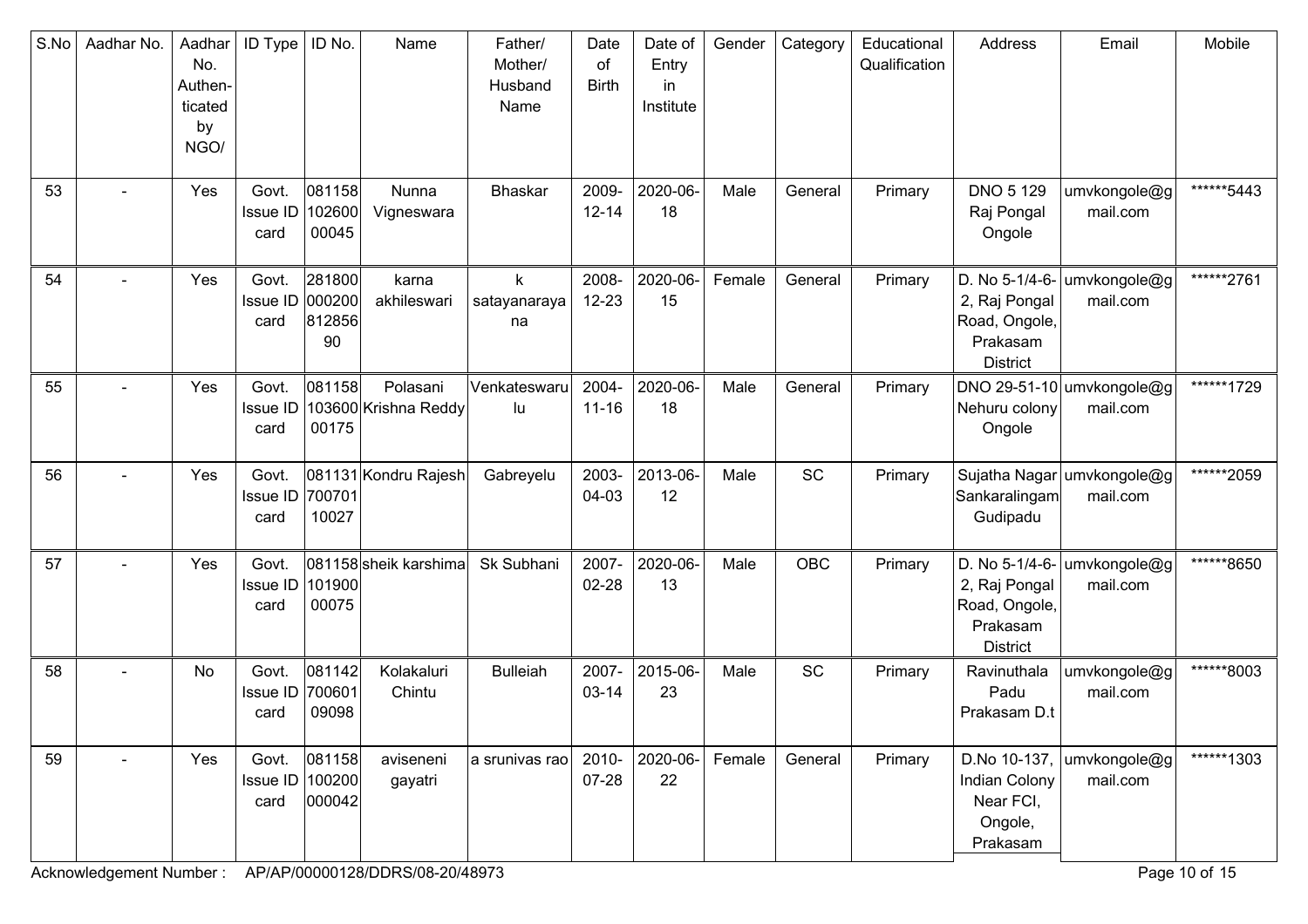| S.No | Aadhar No.     | Aadhar<br>No.<br>Authen-<br>ticated<br>by<br>NGO/ | <b>ID Type</b>                   | ID No.                           | Name                                 | Father/<br>Mother/<br>Husband<br>Name | Date<br>of<br><b>Birth</b> | Date of<br>Entry<br>in<br>Institute | Gender | Category | Educational<br>Qualification | Address                                                                              | Email                                    | Mobile     |
|------|----------------|---------------------------------------------------|----------------------------------|----------------------------------|--------------------------------------|---------------------------------------|----------------------------|-------------------------------------|--------|----------|------------------------------|--------------------------------------------------------------------------------------|------------------------------------------|------------|
|      |                |                                                   |                                  |                                  |                                      |                                       |                            |                                     |        |          |                              | <b>District</b>                                                                      |                                          |            |
| 60   |                | Yes                                               | Govt.<br><b>Issue ID</b><br>card | 081156<br>100500<br>00088        | Vericharla<br>Hareesh                | Kishore                               | 2004-<br>$01 - 01$         | 2017-06-<br>24                      | Male   | SC       | Primary                      | colony<br>prakasam dist                                                              | Bhagath single umvkongole@g<br>mail.com  | ******9183 |
| 61   |                | Yes                                               | Govt.<br>Issue ID<br>card        | 081158<br>103600<br>00065        | Karumuri<br>Mohan Sai<br>Kiran Reddy | K Ramana<br>Reddy                     | 2008-<br>$12 - 28$         | 2020-06-<br>12                      | Male   | General  | Primary                      | D.NO 2-828,<br>Nehuru nagar<br>2nd street,<br>Ongole,<br>Prakasam<br><b>District</b> | umvkongole@g<br>mail.com                 | ******3777 |
| 62   |                | Yes                                               | Govt.<br>Issue ID<br>card        | 081164<br>300601<br>06154        | Nukathoti<br>Mallikharjuna<br>Rao    | Sreenu                                | 2007-<br>06-26             | 2017-06-<br>27                      | Male   | SC       | Primary                      | D.No-2-39<br>Perrimitta<br>S.N.Padu<br>Prakasam                                      | umvkongole@g<br>mail.com                 | ******1455 |
| 63   |                | Yes                                               | Govt.<br>Issue ID<br>card        | 281800<br>000170<br>802945<br>05 | Talluri Teja                         | T Babu                                | 2003-<br>$11 - 21$         | 2017-06-<br>30                      | Male   | SC       | Primary                      | D.No. 6-201B1<br>Venkateswara<br>colony Ongole<br>Prakasam                           | umvkongole@g<br>mail.com                 | ******6882 |
| 64   | $\blacksquare$ | Yes                                               | Govt.<br>Issue ID<br>card        | 081158<br>100200<br>00086        | Vipparla<br>Dinesh                   | V Rama Rao                            | 2007-<br>$01 - 01$         | 2020-06-<br>12                      | Male   | General  | Primary                      | Satyanarayan<br>a Puram,<br>Ongole,<br>Prakasam<br><b>District</b>                   | $D.NO 2-246/B,$ umvkongole@g<br>mail.com | ******8932 |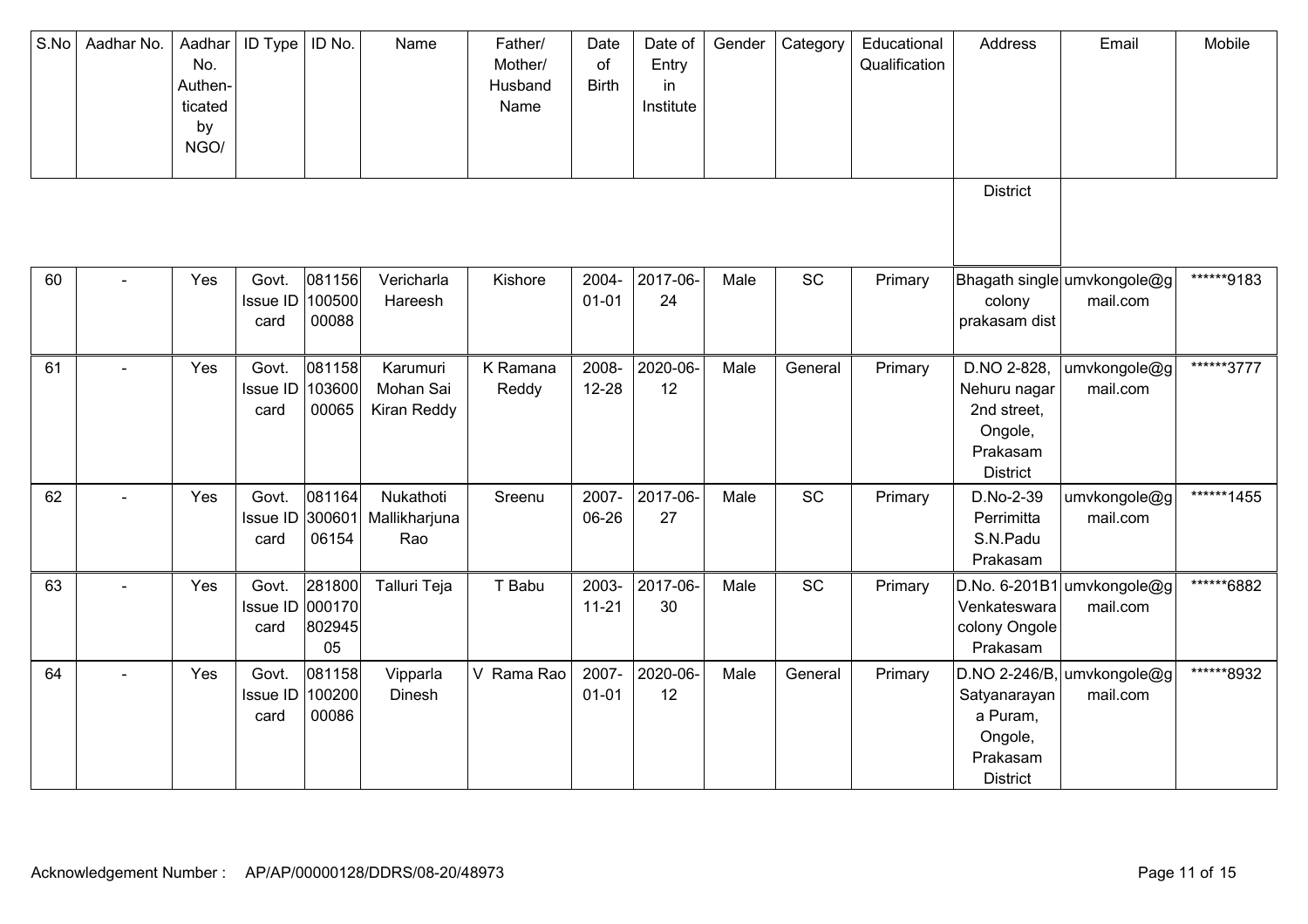| S.No | Aadhar No. | Aadhar<br>No.<br>Authen-<br>ticated<br>by<br>NGO/ | ID Type                          | ID No.                    | Name                               | Father/<br>Mother/<br>Husband<br>Name | Date<br>of<br><b>Birth</b> | Date of<br>Entry<br>in<br>Institute | Gender | Category   | Educational<br>Qualification | Address                                                                                              | Email                    | Mobile     |
|------|------------|---------------------------------------------------|----------------------------------|---------------------------|------------------------------------|---------------------------------------|----------------------------|-------------------------------------|--------|------------|------------------------------|------------------------------------------------------------------------------------------------------|--------------------------|------------|
| 65   |            | No                                                | Govt.<br><b>Issue ID</b><br>card | Certific<br>ate           | Manual Talluri Chinna<br>Babu      | Yes                                   | 2003-<br>06-01             | 2018-06-<br>04                      | Male   | SC         | Primary                      | D.No 4-93<br>Jaggarajupale<br>m Marripudi<br>Md. Prakasam                                            | umvkongole@g<br>mail.com |            |
| 66   |            | No                                                | Govt.<br>Issue ID<br>card        | 300601<br>06240           | 081164 Ammanabrolu<br>Vinay Pratap | A<br>Venkateswaru<br>lu               | 2007-<br>04-26             | 2020-06-<br>10                      | Male   | <b>OBC</b> | Primary                      | D.No 12-11-<br>31/3, Virat<br>nagar, Ongole,<br>Prakasam<br><b>District</b>                          | umvkongole@g<br>mail.com | ******8730 |
| 67   | L,         | Yes                                               | Govt.<br><b>Issue ID</b><br>card | 081142<br>601501<br>21040 | devarapalli<br>ludhiyana           | D<br>Venkateswarl<br>u                | 2006-<br>$12 - 28$         | 2020-06-<br>05                      | Female | <b>OBC</b> | Primary                      | D. No 3-137,<br>Main Bazar,<br>Nuzillapalli,<br>Panguluru,<br>Ongole,<br>Prakasam<br><b>District</b> | umvkongole@g<br>mail.com | ******8646 |
| 68   |            | Yes                                               | Govt.<br>Issue ID<br>card        | 002010<br>2059            | 711038 Jupalli Mariya<br>Das       | Yelishamma                            | 2005-<br>$11 - 11$         | 2018-07-<br>06                      | Male   | SC         | Primary                      | D.No 3-78-1<br>Chandravaram<br>Gutur Dist.                                                           | umvkongole@g<br>mail.com | ******7027 |
| 69   |            | Yes                                               | Govt.<br>Issue ID<br>card        | 100500<br>00097           | 081158 sheik gulshan               | <b>SK Lathif</b>                      | $2011 -$<br>06-20          | 2020-06-<br>02                      | Female | OBC        | Primary                      | 9676188858                                                                                           | umvkongole@g<br>mail.com | ******8858 |
| 70   |            | Yes                                               | Govt.<br>Issue ID<br>card        | 2282                      | Pathibandla<br>Rajesh              | Thirupathiyaa                         | 2008-<br>$12 - 01$         | 2020-06-<br>25                      | Male   | SC         | Primary                      | Polireddy<br>Palem<br>Kondepi<br>mandal<br>Prakasham                                                 | umvkongole@g<br>mail.com | ******0828 |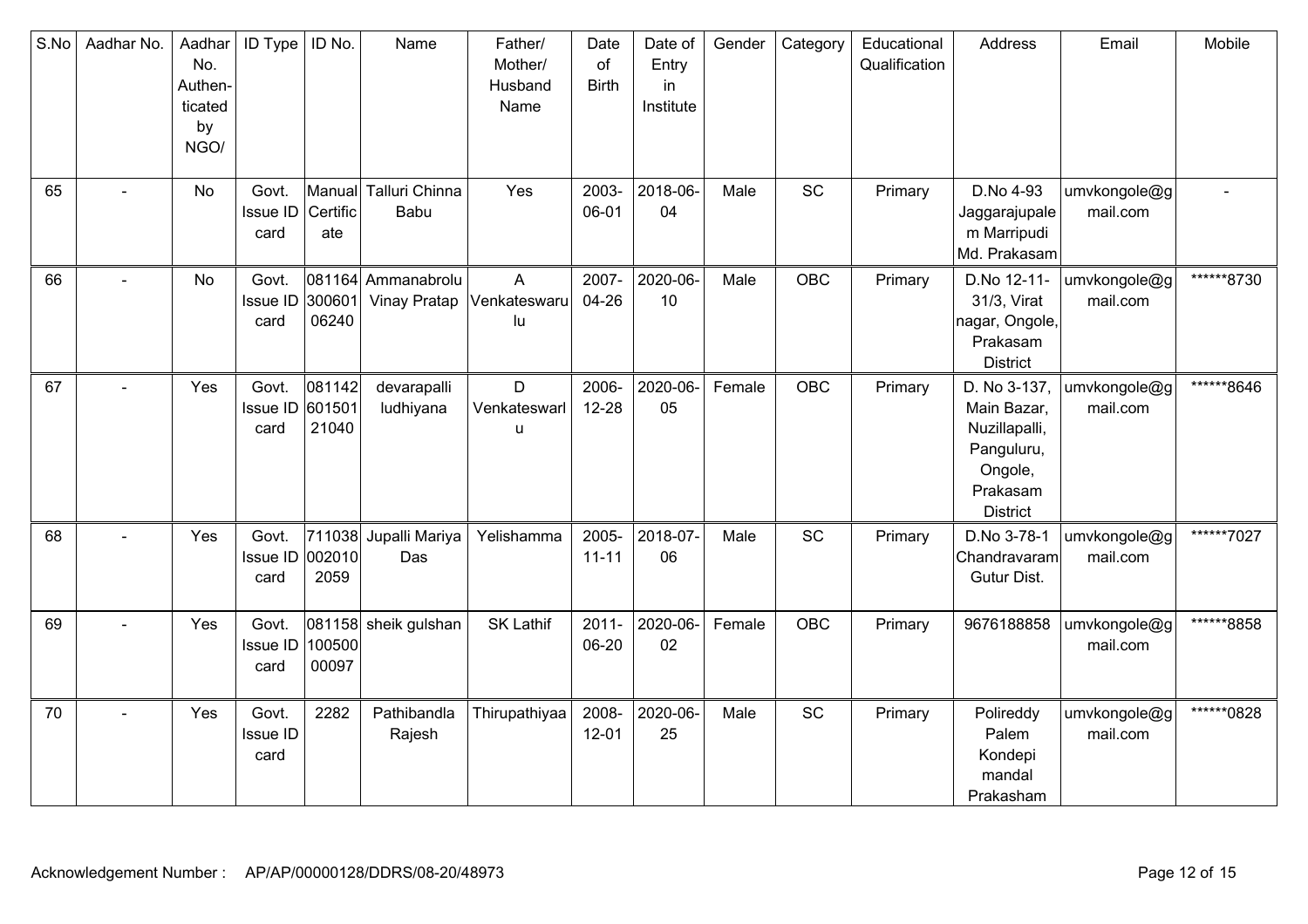| S.No | Aadhar No.     | Aadhar<br>No.<br>Authen-<br>ticated<br>by<br>NGO/ | <b>ID Type</b>                     | ID No.                     | Name                                         | Father/<br>Mother/<br>Husband<br>Name | Date<br>of<br><b>Birth</b> | Date of<br>Entry<br>in.<br>Institute | Gender | Category   | Educational<br>Qualification | Address                                                                                        | Email                    | Mobile     |
|------|----------------|---------------------------------------------------|------------------------------------|----------------------------|----------------------------------------------|---------------------------------------|----------------------------|--------------------------------------|--------|------------|------------------------------|------------------------------------------------------------------------------------------------|--------------------------|------------|
| 71   |                | Yes                                               | Govt.<br><b>Issue ID</b><br>card   | Manual<br>Certific<br>ate  | Devarakonda<br>Siva Rama<br>Krishna          | Anjaneyulu                            | 2007-<br>$01 - 01$         | 2018-06-<br>25                       | Male   | <b>ST</b>  | Primary                      | D.No 7-65A<br>Sukthan Bazar<br>Samarajupalle<br>Prakasam                                       | umvkongole@g<br>mail.com |            |
| 72   | $\blacksquare$ | Yes                                               | Govt.<br><b>Issue ID</b><br>card   | 081154<br>400604<br>113107 | Muppa Babu                                   | M Srinivas<br>Rao                     | 2013-<br>04-29             | 2019-01-<br>01                       | Male   | OBC        | Primary                      | Koppula Vari<br>St., Ongole,<br>Prakasam<br><b>District</b>                                    | umvkongole@g<br>mail.com | ******3964 |
| 73   |                | No                                                | Govt.<br><b>Issue ID</b><br>card   | Manual<br>Certific<br>ate  | Katta Venu                                   | Subrahmaya<br>m                       | 2003-<br>11-09             | 2018-07-<br>06                       | Male   | <b>ST</b>  | Primary                      | Vijayanagar<br>Colony<br>Cheemakurthi<br>Prakasam<br>Dist.                                     | umvkongole@g<br>mail.com |            |
| 74   |                | No                                                | Govt.<br>Issue ID<br>card          | 700301<br>07150            | 081154 Gandavarapu<br>Jai Datta sai<br>Reddy | <b>Gopal Reddy</b>                    | 2005-<br>06-03             | 2020-06-<br>22                       | Male   | General    | Primary                      | D No 6-78,<br>Main Road,<br>Alluru<br>Prakasam                                                 | umvkongole@g<br>mail.com | ******9981 |
| 75   |                | No                                                | Govt.<br>Issue ID<br>card          | 902104<br>16020            | 081183 Tokata Amulya                         | t<br>venkateswarlu                    | 2009-<br>09-05             | 2019-12-<br>07                       | Female | <b>OBC</b> | Primary                      | D.No A- 1c,<br>Mottupalli(V),<br>Immnadi<br>Cheruvu,<br>Ongole,<br>Prakasam<br><b>District</b> | umvkongole@g<br>mail.com | ******5931 |
| 76   |                | Yes                                               | Govt.<br>Issue ID   102200<br>card | 081158<br>00074            | jaga gowri<br>sankhar                        | J Sai Kishore                         | 2012-<br>08-03             | 2019-11-<br>06                       | Male   | OBC        | Primary                      | D.No 36-<br>183/1,<br>Ankamma<br>Palem, Near<br>One Town<br>Police Station,<br>Ongole,         | umvkongole@g<br>mail.com | ******5777 |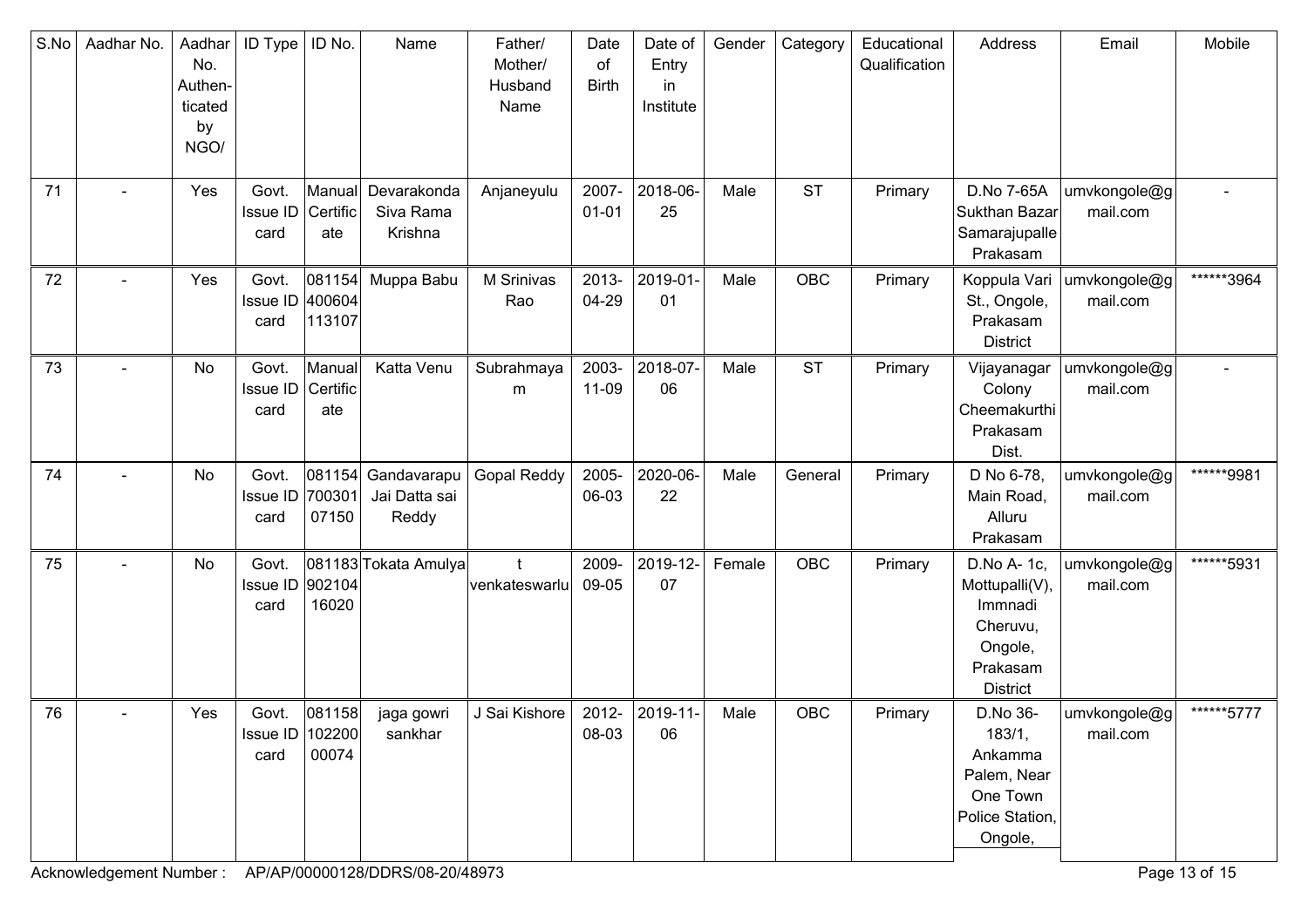| S.No | Aadhar No.     | Aadhar<br>No.<br>Authen-<br>ticated<br>by<br>NGO/ | <b>ID Type</b>                   | ID No.                    | Name                                                   | Father/<br>Mother/<br>Husband<br>Name | Date<br>of<br><b>Birth</b> | Date of<br>Entry<br>in<br>Institute | Gender | Category   | Educational<br>Qualification | Address                                                       | Email                                 | Mobile     |
|------|----------------|---------------------------------------------------|----------------------------------|---------------------------|--------------------------------------------------------|---------------------------------------|----------------------------|-------------------------------------|--------|------------|------------------------------|---------------------------------------------------------------|---------------------------------------|------------|
|      |                |                                                   |                                  |                           |                                                        |                                       |                            |                                     |        |            |                              | Prakasam<br><b>District</b>                                   |                                       |            |
| 77   |                | Yes                                               | Govt.<br>Issue ID 800201<br>card | 02027                     | 081142 Kavala Triveni Ramanjaneyul                     | u                                     | 2007-<br>$03-10$           | 2019-06-<br>20                      | Female | <b>OBC</b> | Primary                      | Gadiyapudi<br>Maddipadu<br>Prakasam<br>Dist.                  | umvkongole@g<br>mail.com              | ******3742 |
| 78   |                | Yes                                               | Govt.<br>Issue ID 300601<br>card | 06268                     | 081164 Shaik Rabhiya                                   | Arif                                  | 2010-<br>04-30             | 2019-06-<br>20                      | Female | General    | Primary                      | D.No1-22<br>Azzad Nagar<br>PernamettaPr<br>akasam Dist.       | umvkongole@g<br>mail.com              | ******2663 |
| 79   |                | Yes                                               | Govt.<br>Issue ID<br>card        | 00099                     | 081158 Dharmavarapu<br>100300 Venkata Dhara<br>Neeswar | Ramanaiah                             | 2008-<br>$02 - 02$         | 2019-06-<br>20                      | Male   | <b>OBC</b> | Primary                      | Ward, Ongole<br>Prakasam<br>Dist.                             | D.No3-72 3rd umvkongole@g<br>mail.com | ******6968 |
| 80   |                | No                                                | Govt.<br>Issue ID<br>card        | Manual<br>Certifict<br>ae | Irla Pavani                                            | Yedukondalu                           | 2004-<br>04-04             | 2018-07-<br>06                      | Female | General    | Primary                      | Vaddepalem<br>C.S<br>PuramPrakasa<br>m Dist.                  | umvkongole@g<br>mail.com              |            |
| 81   |                | No                                                | Govt.<br>Issue ID<br>card        | Manual<br>Certifict<br>ae | Chintakrindi<br>Raji                                   | Venkateswaru<br>lu                    | 2003-<br>06-08             | 2018-07-<br>06                      | Female | <b>OBC</b> | Primary                      | Avenkateswar<br>a Nagar<br>Cheemakurthi<br>Prakasam<br>Dist.  | umvkongole@g<br>mail.com              |            |
| 82   | $\blacksquare$ | No                                                | Govt.<br>Issue ID<br>card        | Manual<br>Certifict<br>ae | Chebrolu<br>Praveena                                   | Mallikarjuna<br>Rao                   | 2003-<br>$03-13$           | 2018-07-<br>06                      | Female | <b>OBC</b> | Primary                      | D.No 23-3-3<br>Ramalayam<br>St.<br>CheeralaPraka<br>sam Dist. | umvkongole@g<br>mail.com              |            |